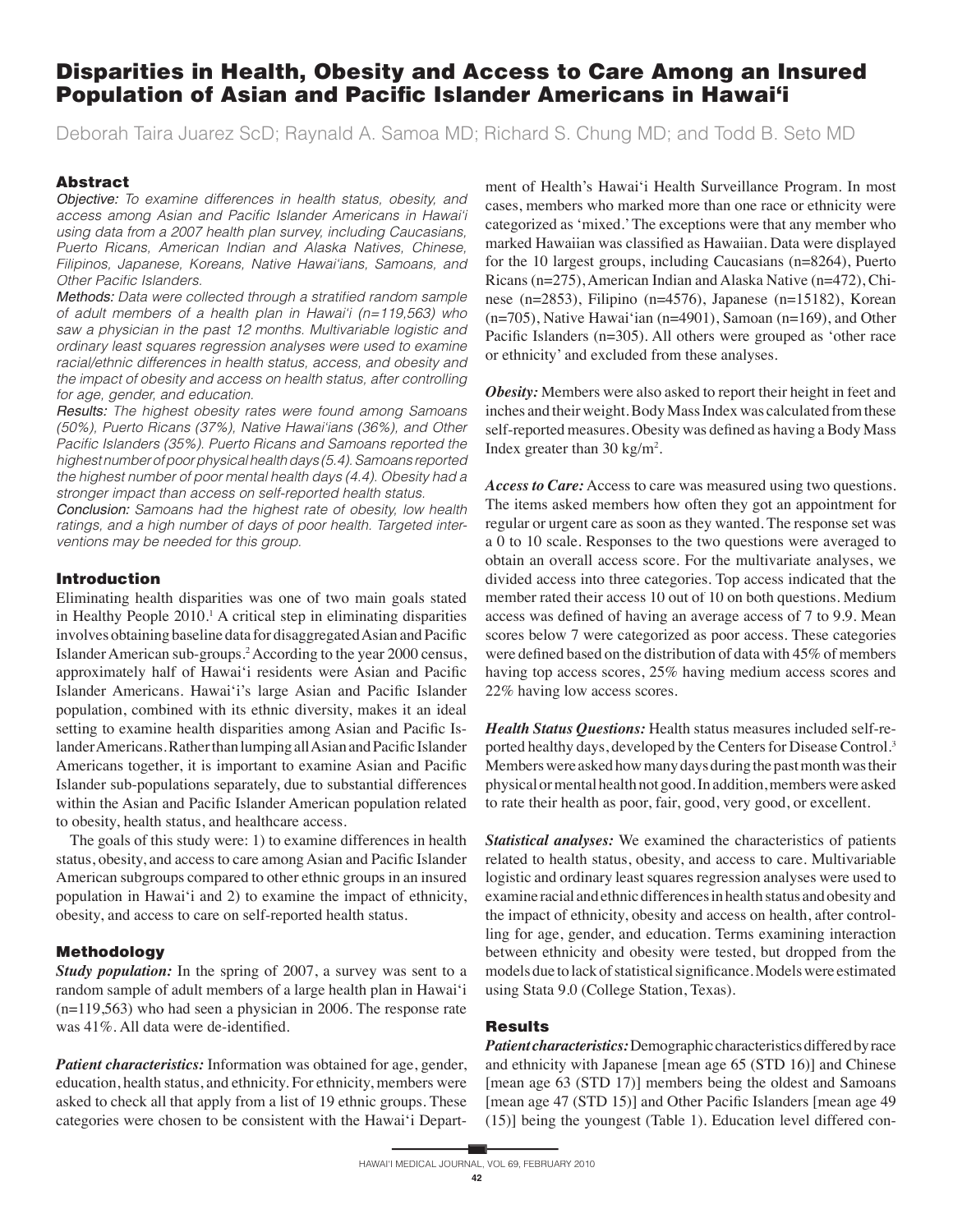| Table 1.— Racial and ethnic differences in patient characteristics, health status, and obesity. |                         |            |                                                     |                                                   |                                      |           |  |  |  |  |
|-------------------------------------------------------------------------------------------------|-------------------------|------------|-----------------------------------------------------|---------------------------------------------------|--------------------------------------|-----------|--|--|--|--|
| Race/Ethnicity                                                                                  | Age<br>[Mean (std dev)] | Female (%) | Days of Poor Physical<br>Health<br>[Mean (std dev)] | Days of Poor Mental<br>Health<br>[Mean (std dev)] | Very Good or Excellent<br>Health (%) | Obese (%) |  |  |  |  |
| Caucasian (n=8264)                                                                              | 59(15)                  | 62%        | 3.7(7.5)                                            | 2.6(6.4)                                          | 56%                                  | 18%       |  |  |  |  |
| Puerto Rican (n=275)                                                                            | 62(15)                  | 62%        | 5.4(9.0)                                            | 3.9(8.0)                                          | 34%                                  | 37%       |  |  |  |  |
| American Indian or Alaska Native (n=472)                                                        | 53(15)                  | 70%        | 4.9(8.2)                                            | 3.9(7.9)                                          | 53%                                  | 26%       |  |  |  |  |
| Chinese $(n=2853)$                                                                              | 63 (17)                 | 62%        | 3.1(6.8)                                            | 1.8(5.2)                                          | 38%                                  | 7%        |  |  |  |  |
| Filipino ( $n=4576$ )                                                                           | 56 (17)                 | 66%        | 3.5(7.3)                                            | 2.3(6.3)                                          | 38%                                  | 14%       |  |  |  |  |
| Japanese (n=15182)                                                                              | 65 (16)                 | 63%        | 3.4(7.3)                                            | 1.9(5.7)                                          | 33%                                  | 12%       |  |  |  |  |
| Korean $(n=705)$                                                                                | 60 (17)                 | 73%        | 4.0(7.5)                                            | 2.7(6.4)                                          | 32%                                  | 5%        |  |  |  |  |
| Native Hawaiian (n=4901)                                                                        | 54 (17)                 | 66%        | 4.1(7.7)                                            | 3.0(7.0)                                          | 36%                                  | 36%       |  |  |  |  |
| Samoan (n=169)                                                                                  | 49 (15)                 | 59%        | 5.4(8.3)                                            | 4.4(8.1)                                          | 38%                                  | 50%       |  |  |  |  |
| Other Pacific Islander (n=305)                                                                  | 47 (16)                 | 64%        | 4.1(8.0)                                            | 3.0(6.7)                                          | 42%                                  | 35%       |  |  |  |  |

siderably with Caucasians, American Indians/Alaska Natives, and Chinese being the most likely to have post high school education. Puerto Rican, Japanese, and Samoan members had least amount of education.

*Obesity:* The prevalence of obesity differed considerably between racial and ethnic groups. Only 5 percent of Koreans and 7 percent of Chinese were obese, compared to 50 percent of Samoans (Table 1). Ethnic differences in obesity persisted after adjustment for other factors. After controlling for age, gender, and education level, the groups with the highest odds of obesity were Samoans (OR=2.8 relative to Caucasians), Native Hawaiians (OR=2.1) and Puerto Ricans (OR=2.0, Figure 1).

*Health status:* There were striking differences in health status ratings related to race and ethnicity (Table 1, Figure 2). Approximately 56 percent of Caucasians rated their health as very good or excellent, compared to 32 percent of Koreans, 33 percent of Japanese, and 34 percent of Puerto Ricans (Table 1). After adjustment, Koreans were least likely to report being in very good or excellent health (OR 0.46 relative to Caucasians, Figure 2). Japanese, Native Hawai'ians, and Filipinos were the next lowest groups in terms of self-reported health status. Groups with best self-reported health status were Caucasians and American Indian/Alaska Natives.

 Puerto Ricans and Samoans reported the highest number of poor physical health days in the past 30 days (5.4), followed by American Indian/Alaska Native (4.9 days, Table 1). Chinese (3.1 days), Japanese (3.4 days), and Caucasians (3.7 days) had the lowest number of poor physical health days.

 Samoans also reported the highest number of poor mental health days (4.4), followed by American Indians/Alaska Natives and Puerto Ricans (3.9 days). Chinese and Japanese had the lowest number of poor mental health days, at 1.8 and 1.9, respectively.

Access to Care: Analysis of variance revealed significant differences in access to care related to race and ethnicity. Koreans and Filipinos had the lowest access ratings (7.8 out of 10), followed by Samoans (8.0) and Other Pacific Islanders (8.1), and Chinese (8.2). Groups with the highest ratings of access to care were Puerto



p<0.05 for all expect American Indian; \*Adjusted for age, gender, and education



The adjusted odds ratios of very good or excellent health, relative to Caucasians, were 0.78 for Puerto Ricans, 1.02 (NS) for American Indians, 0.57 for Chinese, 0.53 for Filipinos, 0.51 for Japanese, 0.46 for Koreans, 0.52 for Native Hawaiians, 0.59 for Samoans, and 0.73 for Other Pacific Islanders.

Ricans (8.6) and Native Hawaiians (8.4). Caucasians, American Indians and Alaska Natives, and Japanese were in the middle with average ratings of 8.3.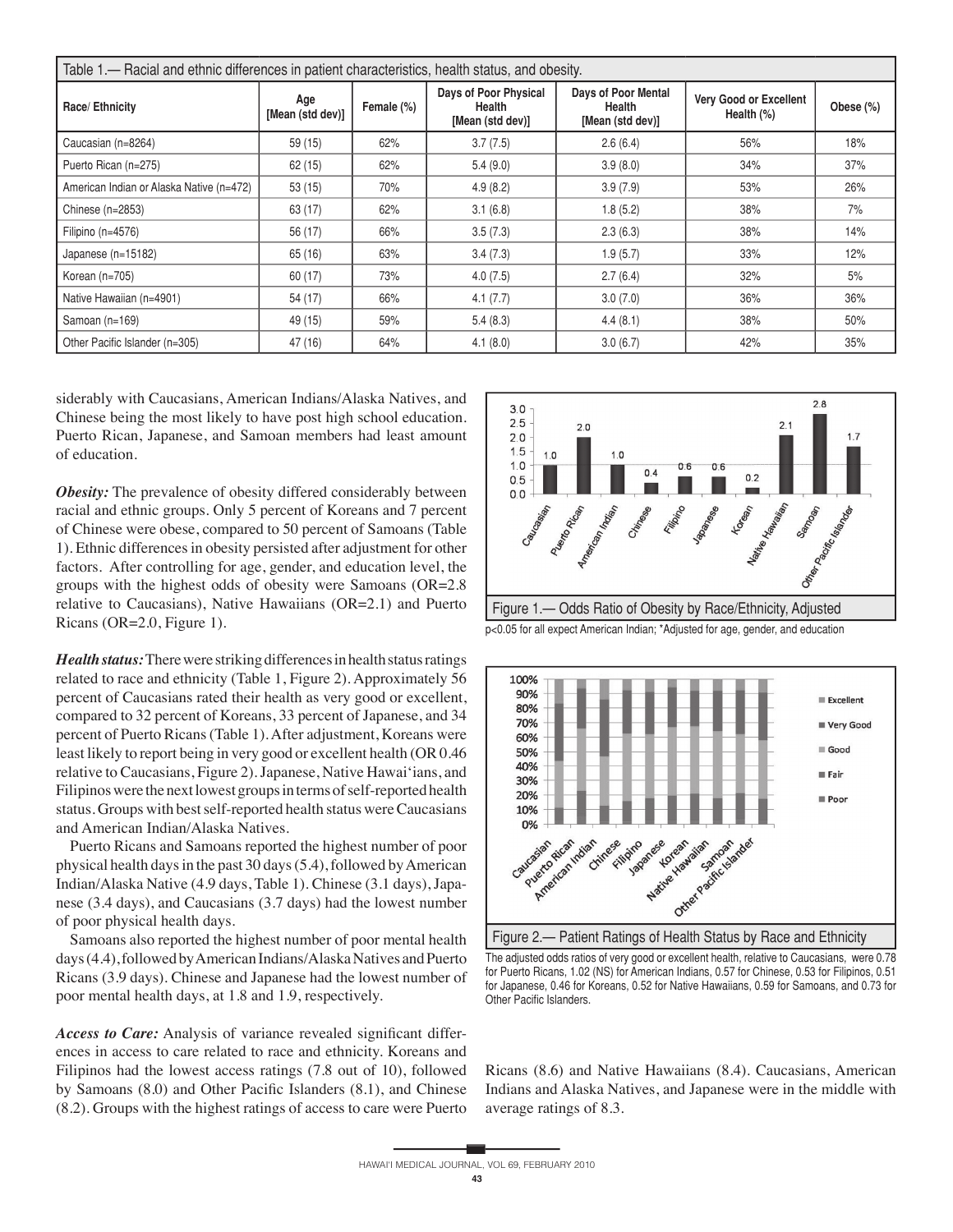| Table 2.- Relationship Between Oobesity, Access, and Health Status |                               |         |                             |         |                                           |         |  |  |  |  |  |
|--------------------------------------------------------------------|-------------------------------|---------|-----------------------------|---------|-------------------------------------------|---------|--|--|--|--|--|
|                                                                    | Days Physical Health Not Good |         | Days Mental Health Not Good |         | Odds of Poor, Fair, or Good Health Rating |         |  |  |  |  |  |
|                                                                    | Coef                          | p-value | Coef                        | p-value | <b>OR</b>                                 | p-value |  |  |  |  |  |
| Age                                                                |                               |         |                             |         |                                           |         |  |  |  |  |  |
| 30-39                                                              | 0.14                          | 0.52    | $-0.16$                     | 0.40    | 1.3                                       | < 0.001 |  |  |  |  |  |
| 40-49                                                              | 0.87                          | < 0.001 | $-0.23$                     | 0.18    | 1.5                                       | < 0.001 |  |  |  |  |  |
| 50-59                                                              | 1.1                           | < 0.001 | $-0.35$                     | 0.03    | 1.9                                       | < 0.001 |  |  |  |  |  |
| 60-69                                                              | 0.85                          | < 0.001 | $-1.3$                      | < 0.001 | 2.2                                       | < 0.001 |  |  |  |  |  |
| 70-79                                                              | 1.4                           | < 0.001 | $-1.4$                      | < 0.001 | 3.2                                       | < 0.001 |  |  |  |  |  |
| $80 +$                                                             | 2.3                           | < 0.001 | $-.74$                      | < 0.001 | 4.9                                       | < 0.001 |  |  |  |  |  |
| Female                                                             | 0.16                          | 0.06    | 0.34                        | < 0.001 | 1.0                                       | 0.75    |  |  |  |  |  |
| <b>Education</b>                                                   |                               |         |                             |         |                                           |         |  |  |  |  |  |
| High sch grad                                                      | $-0.05$                       | 0.60    | .16                         | 0.08    | 1.2                                       | < 0.001 |  |  |  |  |  |
| College grad                                                       | $-0.53$                       | < 0.001 | $-.54$                      | < 0.001 | 0.75                                      | < 0.001 |  |  |  |  |  |
| Post-college                                                       | $-0.49$                       | < 0.001 | $-.69$                      | < 0.001 | 0.55                                      | < 0.001 |  |  |  |  |  |
| Race/ethnicity                                                     |                               |         |                             |         |                                           |         |  |  |  |  |  |
| Puerto Rican                                                       | 0.88                          | 0.01    | 0.96                        | 0.002   | 1.1                                       | 0.34    |  |  |  |  |  |
| American Indian or<br>Alaska Native                                | 0.97                          | 0.003   | 0.65                        | 0.02    | 0.90                                      | 0.26    |  |  |  |  |  |
| Chinese                                                            | $-0.66$                       | < 0.001 | $-0.95$                     | < 0.001 | 1.7                                       | < 0.001 |  |  |  |  |  |
| Filipino                                                           | $-0.23$                       | 0.12    | $-0.68$                     | < 0.001 | 1.7                                       | < 0.001 |  |  |  |  |  |
| Japanese                                                           | $-0.45$                       | < 0.001 | $-0.70$                     | < 0.001 | 1.9                                       | < 0.001 |  |  |  |  |  |
| Korean                                                             | 0.27                          | 0.40    | $-0.03$                     | 0.89    | 2.2                                       | < 0.001 |  |  |  |  |  |
| Native Hawaiian                                                    | 0.08                          | 0.58    | $-0.09$                     | 0.42    | 1.6                                       | < 0.001 |  |  |  |  |  |
| Samoan                                                             | 1.5                           | 0.02    | 1.0                         | 0.053   | 1.3                                       | 0.16    |  |  |  |  |  |
| Other Pacific Isle                                                 | $-0.06$                       | .89     | $-0.22$                     | 0.58    | 1.1                                       | 0.34    |  |  |  |  |  |
| Obese                                                              | 1.3                           | < 0.001 | 0.50                        | < 0.001 | 2.6                                       | < 0.001 |  |  |  |  |  |
| <b>Access</b>                                                      |                               |         |                             |         |                                           |         |  |  |  |  |  |
| Medium access                                                      | 0.39                          | < 0.001 | 0.12                        | 0.20    | 1.1                                       | 0.005   |  |  |  |  |  |
| Top access                                                         | $-0.31$                       | 0.002   | $-0.41$                     | < 0.001 | 0.75                                      | < 0.001 |  |  |  |  |  |

*Factors Related to Health Status:* Obesity was a strong predictor of poor health status, even after adjustment for other factors. In the multivariable model with poor physical health days as the dependent variable, the coefficient on obesity was 1.3, suggesting that obese members tended to have 1.3 more days of poor health in a month than non-obese individuals (Table 2). Obese individuals also tended to have 1/2 a day more of poor mental health than the non-obese. In addition, the odds of their reporting poor to good health (as opposed to very good or excellent) was OR=2.6, 95%CI [2.4, 2.8].

 Racial and ethnic disparities in health status also persisted after adjustment for other factors. After controlling for age, gender, education, obesity and access, Samoans had 1.5 more days of poor physical health a month than Caucasians. Puerto Ricans (0.88) and American Indian and Alaska Natives (0.97) also reported significantly more poor physical health days than Caucasians, while Chinese and Japanese members reported significantly fewer.

Mental health status also differed significantly by race and ethnicity. Again, Puerto Ricans (coef=0.96) and American Indian and Alaska Natives ( $\text{coef}=0.65$ ) reported significantly more poor mental health days. Samoans also had more poor mental health days (coef=1.0),

with a p-value of 0.053. Chinese, Filipino, and Japanese members had significantly fewer poor mental health days than Caucasians, after adjustment.

 While Asian Americans tended to report fewer days of poor physical health, they were significantly more likely to rate their health as poor, fair, or good, compared to Caucasians. Odds ratios of poor/fair/good health ratings were 2.2 for Koreans, 1.7 for Chinese, 1.9 for Japanese, and 1.7 for Filipinos, compared to Caucasians.

Self-reported access to care had a smaller but significant impact on health status. Those with medium ratings of access (scores of 7 to 9.9) tended to have worse health status than those with low ratings of access (scores less than 7), while those with the best access (ratings of 10 out of ten) had better health status than members with low ratings of access.

 As members aged, their physical health reports and ratings worsened; however, their mental health improved. Higher education levels were associated with better mental and physical health. Women had 0.3 more days of poor mental health per month than men. Gender was not significantly associated with physical health, after adjustment for other factors.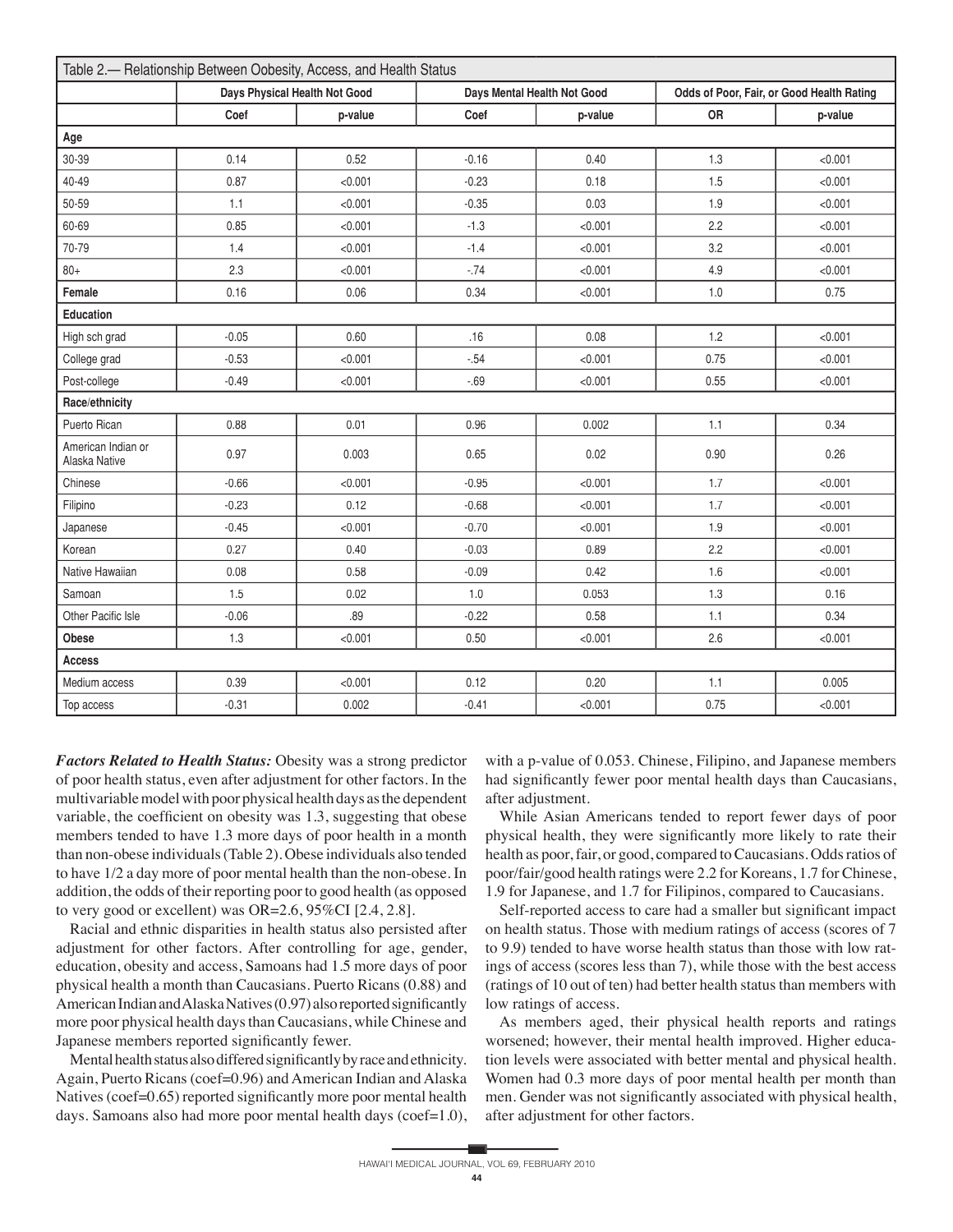### **Discussion**

There are over 13 million Asian and Pacific Islander Americans in the United States. When examining health disparities, it is important to examine Asian and Pacific Islander sub-groups separately, as there are vast differences between groups in health status, access, and obesity.

 For instance, we know from the World Health Organization (WHO) that obesity rates in China and Japan are approximately 5% compared to over 75% in Samoa.<sup>4</sup> While few data are available for Asian and Pacific Islander American sub-groups in the United States, we know that Asian Americans have the lowest rates of obesity (5% compared to  $22\%$  of whites).<sup>5</sup> In contrast, the 2008 Hawai'i Behavioral Risk Factor Surveillance System found the highest rates of obesity among Native Hawaiians (44%), followed by "others" (24%), whites (21%), Filipinos (18%) and Japanese (15%). They were not able to break out other ethnic sub-groups, including Samoans, due to small numbers (n<50).<sup>6</sup> The California Health Information Survey (CHIS) reported the highest obesity rates among Samoan children.<sup>7</sup> However, when Asian and Pacific Islander Americans are grouped together, obesity rates range around 39%.<sup>8</sup> This overall rate masks the extremely high prevalence of obesity in Pacific Islanders. The ethnic diversity in Hawai'i enabled us in this study to examine the health status and obesity rates of Asian and Pacific Islander sub-groups that are not typically included in health disparity analyses.

 Findings from this study echo earlier reports of the disproportionate rate of obesity in Pacific Island populations.<sup>6,7,9</sup> Samoans, Puerto Ricans, and Native Hawaiians had the highest rates of obesity at 50%, 37% and 36%, respectively followed by Other Pacific Islanders at 35%. Samoans also had the highest number of poor physical and mental health days, despite being the youngest group, on average, with a mean age of 47 years.

 General health ratings also differed considerably by race and ethnicity (Figure 2). Caucasians were much more likely than other groups to rate their health as very good or excellent, while Asian and Pacific Islander Americans were more likely to rate their health middle-of-the-road (i.e. good).

An interesting finding was the seeming lack of consistency between reports of unhealthy days and overall ratings of health. For example, Caucasians reported 3.7 days of poor physical health and 2.6 days of poor mental health; however, 56% of Caucasians rated their health as very good or excellent. In contrast, Chinese members report 3.1 days of poor physical health and 1.8 days of poor mental health, yet only 38% rated their health as very good or excellent. Similarly, only 33% of Japanese members rated their health as very good or excellent, despite fewer poor physical (3.4) and mental (1.9) health days than Caucasians. Hence, Caucasians are rating their health status much higher than Asian Americans, while reporting more days of poor physical and mental health. More research is needed to determine whether there may be a reporting bias in unhealthy days or in ratings of health. Compared to Caucasians, do Asian Americans under-report poor mental health days due to cultural bias? Are Asian Americans less likely to rate health as excellent for reasons unrelated to health?

 Koreans had the lowest health ratings. As health status ratings have been significantly associated with mortality, this group may need to be monitored to better understand areas of possible interven-

tion.<sup>10,11</sup> Koreans also had the lowest ratings of access to care, along with Filipino Americans. Samoans and Other Pacific Islanders also had low ratings of access to care, compared to other groups. These findings are consistent with the results of the California Health Information Survey (CHIS).12 This CHIS data found that 25% of Koreans had no usual source of medical care, 33% were uninsured and 62% reported having no dental health coverage. This study found significant differences in ratings of access, despite its focus on insured members, suggesting that barriers to access go beyond health insurance. Factors, such as type of employment, level of acculturation, and English language fluency, may affect ratings of access.

 This study also found an association between obesity and poor health (both reports of unhealthy days and general health ratings) that persisted after adjustment for other factors. In contrast, a study utilizing the data from the Hawai'i BRFSS from 1998 to 2003 suggested that poor general health status in Polynesians, including Native Hawaiians and Samoans, was not independently associated with obesity.13 This discrepancy between studies might be explained by the fact that the Hawai'i BRFSS study adjusted for diabetes, hypertension, and physical activity, and obesity is highly correlated with all three of those factors.

 There are several limitations to this study. Responses were from a survey with a 41% response rate, so it is unclear whether this would generalize to non-respondents. Second, all surveys were administered in English, again limiting the ability to generalize, particularly to those who are newer immigrants to Hawai'i. Third, there was no information on health-related behaviors and income level, which might have been correlated with ethnicity and have influenced health status. Finally, these data are from an insured population and the findings may not generalize to uninsured populations, particularly in terms of access to care.

 Despite these limitations, it seems clear from this study that the high rates of obesity in Samoan, Native Hawaiians, and Other Pacific Islanders and the low health and access ratings by Koreans speak to very different health disparities within groups that had been traditionally grouped together. Thus, to close the health disparity gaps in the diverse groups that comprise the population of Asian and Pacific Islander Americans, studies will need to disaggregate their data to illustrate a realistic picture of disease prevalence and to develop targeted interventions for at risk populations. Further study is also needed to better understand the apparent discrepancy between reports of unhealthy days and general health status ratings.

#### *No funding was received for this project.*

#### Authors' Affiliations:

- Hawai'i Medical Service Association (an independent licensee of the Blue Cross and Blue Shield Association), Honolulu, HI (D.T.J., R.S.C.)

- John A. Burns School of Medicine University of Hawai'i, Department of Public Health Studies, Honolulu, HI (D.T.J.)

- John A. Burns School of Medicine University of Hawai'i, Department of Medicine, Honolulu, HI; The Queen's Medical Center, Honolulu, HI (T.B.S.)

- Division of Diabetes, Endocrinology, and Metabolism, Duarte, CA (R.A.S.)

Correspondence to: Deborah T. Juarez ScD University of Hawai'i at Manoa Department of Public Health Studies 1960 East-West Road Honolulu, HI 96822

Email: dtjuarez@hawaii.edu